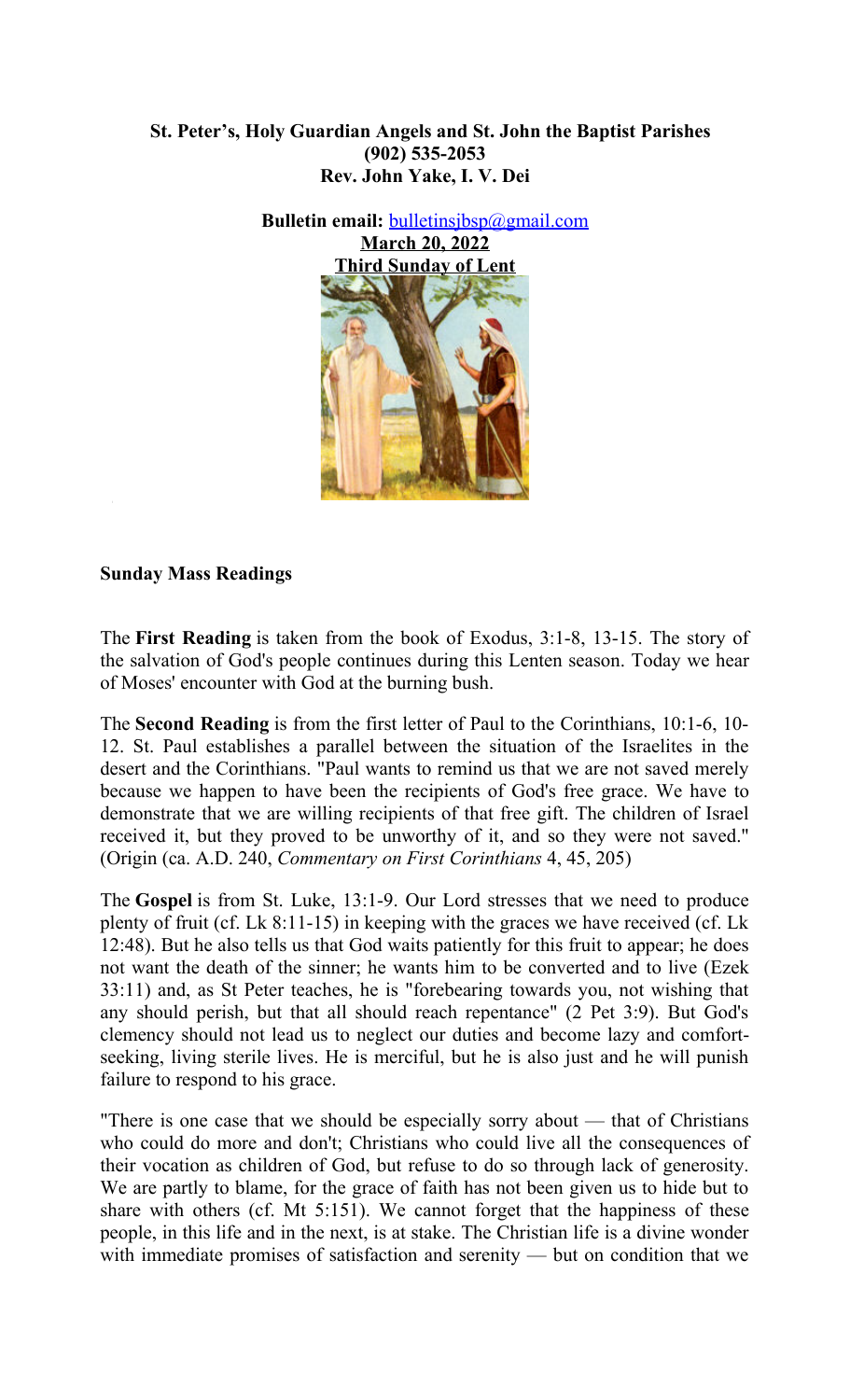know how to recognize the gift of God (cf. Jn 4:10) and be generous, not counting the cost"

(J. Escriva, *Christ is passing by,* 147). —*The Navarre Bible, St. Luke*

### **Sacrament of Baptism please call the office: Rev. John Yake, I.V. Dei**

# **Instructors for baptism:**

Mary Fougere, SJB 902) 535-2699 Rose Pâté, SP (902) 302-7011 Vera Doucette, HGA (902) 785-4018

# **Sacrament of Matrimony**

Please call Fr. Yake six months prior to the wedding date. Call Family Service of Eastern Nova Scotia to register for upcoming courses 902- 849-4772. Ask for Tasia Boucher, thoucher@fsens.ns.ca

# **Weekday Liturgy**

```
Tuesday, March 22, 2022
SJB 4:00 PM
```
**Wednesday, March 23, 2022 SP 9:00 AM \*Special Intentions**

**Friday, March 25, 2022 HGA 11:00 AM**

**Weekend Liturgy**

**Saturday, March 26, 2022 SH 4:00 PM HGA 5:30 PM + Beattie Martell** 

**Sunday March 27, 2022 SJB 9:00 AM + Mary & Ken Cosman SP 10:30 AM \*Special Intentions**

# **Receipts**

**Holy Guardian Angels Saturday, March 12, 2022**  Envelopes & Loose \$540.00

**Total \$540.00**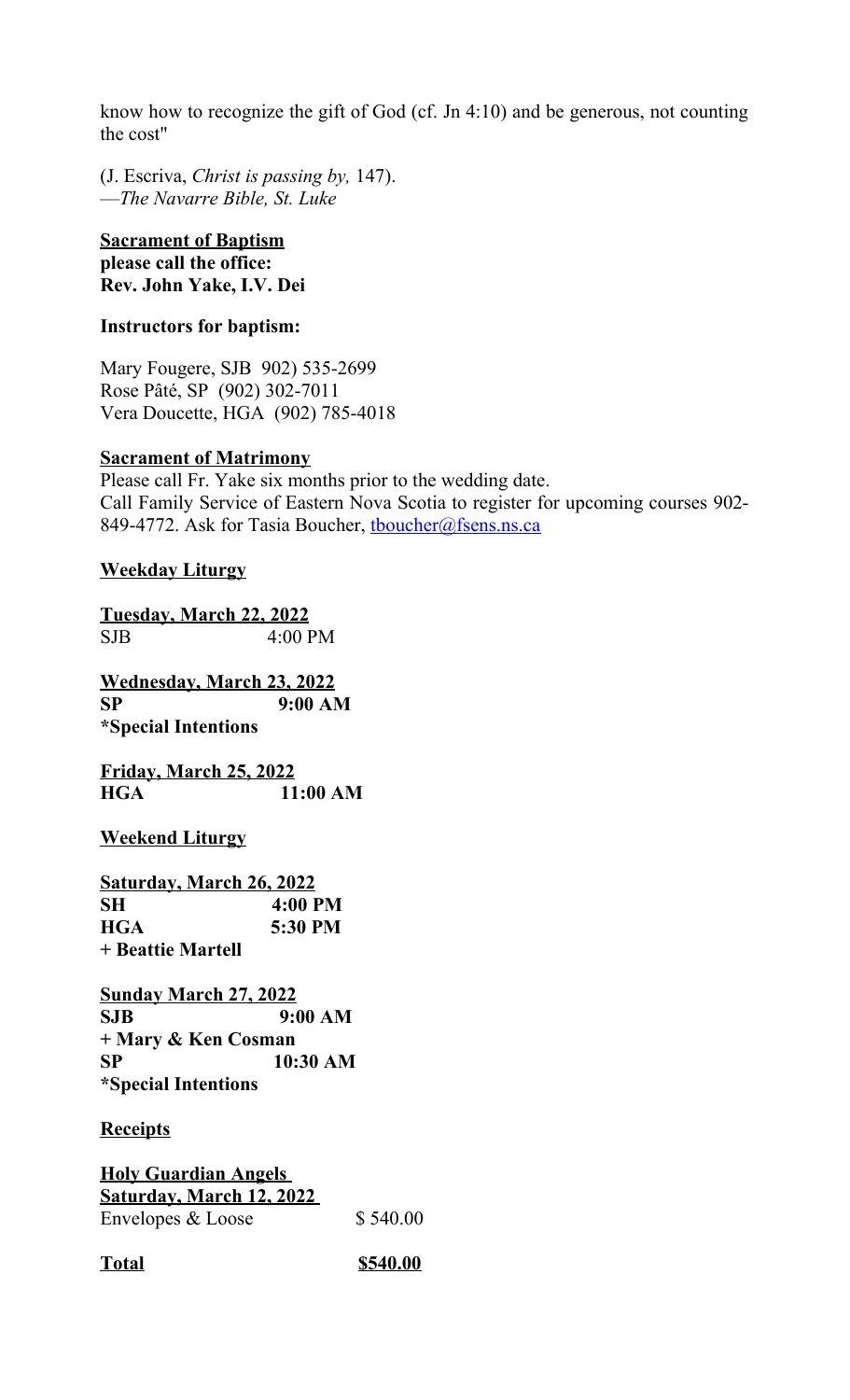| <b>St. John the Baptist</b><br><b>Sunday, March 13 2022</b><br>Envelopes & Loose<br>Donation                                                  | \$<br>625.00<br>800.00                             |
|-----------------------------------------------------------------------------------------------------------------------------------------------|----------------------------------------------------|
| <b>Total</b>                                                                                                                                  | <u>\$1,425.00</u>                                  |
| St. Peter's<br><b>Sunday March 13, 2022</b><br>Envelopes & Loose<br><b>Altar Society</b><br>Initial Offering<br>Donation<br>St. Patrick's Tea | \$<br>800.00<br>30.00<br>10.00<br>100.00<br>280.00 |
| Total                                                                                                                                         | \$<br>1,220.00                                     |



1**Office of the Bishop** Diocese of Antigonish 168 Hawthorne Street, P.O. Box 1330 Antigonish, NS B2G 2L7 Chancery 902-863-3335 / Fax 902-863-0037 Residence 902-863-1557 E-mail: bishopkirkpatrick@dioceseofantigonish.ca (Pastoral note 7 /2022)

March 17, 2022 (Feast of St Patrick)

My Dear Clergy,

On March 17, 2020, I concluded my pastoral letter concerning COVID with: "We will weather this storm through our common prayer and by working together. Keep Calm and Carry On." It has been two years since I wrote that letter and I think we have been able to 'Keep Calm and Carry On.' We are thankful that so many people in all professions, from the front-line medical personnel to the volunteers in our churches, have worked together to assist us and keep us safe. It has also been a difficult time with people divided over the health measures that were put in place. **On March 21,** all current Public Health restrictions and mandates will end, but as noted, this does not mean that the pandemic has ended. It will be important to use personal public health measures, both individually and collectively, to help keep each other safe, especially those who are at increased risk of severe disease due to age and/or underlying health issues. Masking and social distancing will no longer be required in most indoor settings including our churches; however, we can still encourage masking and some measure of social distancing. We need time to make the adjustment to the so-called 'new normal' as we learn to live with COVID. Throughout this Season of Lent, we are invited to engage in the Synod. There are so many wonderful online resources available to assist us in engaging our people. If you need some support, just contact Jennifer Hatt, Diocesan Communications Officer: ph/text 902-759-2181 or email [Jennifer@dioceseofantigonish.ca.](mailto:Jennifer@dioceseofantigonish.ca) I encourage our parishes to display the Synod poster and offer the Synod Prayer at Sunday Mass, perhaps after the Prayers of Intercession or following the Prayer after Communion.

On March 23, our Council of Priests will be meeting, so if you have any issues or concerns to raise, please let me or members know about it.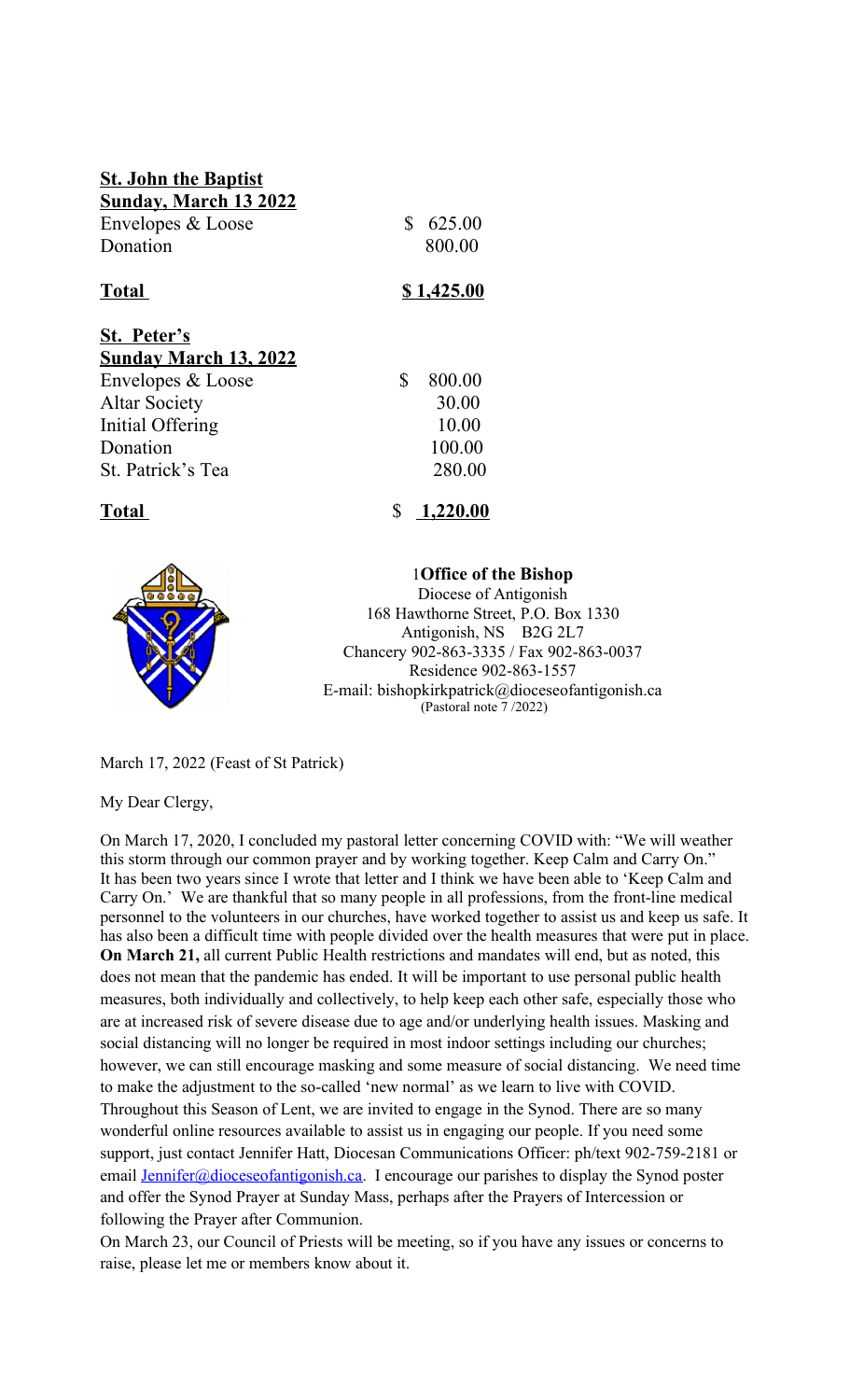**On April 3, we will celebrate Solidarity Sunday.** I support the 2022 Share Lent collection for Development and Peace and Caritas Canada with the theme, "People and Planet First". This year the Chrism Mass will be celebrated at St. Ninian Cathedral on Monday, April 11 with further details to be announced.

Concerning the Easter Vigil, the Ordo states clearly the following: "The entire celebration takes place at night. It does not start before nightfall." For your information, on April 16, sunset occurs at approximately 8:01pm with complete darkness by approximately 8:30pm. You should take this into consideration when setting the time for the Easter Vigil. Pastors do not have permission to change this directive. If you have any concerns, contact me directly. We received the announcement of the upcoming visit of First Nations, Inuit and Métis

delegations with Our Holy Father Pope Francis at the Vatican. The Canadian Catholic Bishops, Assembly of First Nations, Métis National Council, and Inuit Tapiriit Kanatami has announced that the delegation, originally planned for December 2021, is now scheduled to take place from March 28 to April 1, 2022. We are encouraged to embrace this historic moment as we stand in prayerful solidarity with all of those who will be meeting with the Holy Father. We pray that this will be a true encounter on our journey toward reconciliation. A prayer card and an invitation to join in a Sacred Fire on March 28 are available on our website,

[https://www.antigonishdiocese.com/truth-and-reconciliation.](https://www.antigonishdiocese.com/truth-and-reconciliation) We pray to Our Lady of Guadalupe for her to intercede with her Son to shower abundant graces among and between us, for the conversion and healing of hearts, as we continue our journey of truth and reconciliation.

We can never underestimate the power of prayer. You may recall that on May 1, 2020, we prayed together and consecrated Canada to the Blessed Virgin Mary in time of pandemic. Indeed, the Blessed Virgin Mary, Mother of the Church continues to intercede on our behalf, presenting our petitions, prayers and needs to her Son, and encouraging us in our faith journey by her example and maternal mediation.

Amid the massive exodus of people looking for peace and security, we are mindful that our brothers and sisters in the Ukraine need our help and our support as they endure this cruel and senseless war with Russia. We are encouraged to offer our prayers and assistance. During a celebration of Penance on March 25, the Solemnity of the Annunciation of the Lord, Pope Francis will consecrate Russia and Ukraine to the Immaculate Heart of Mary. On this day, let us unite our prayers with our Holy Father.

This Saturday we celebrate the feast of St. Joseph, the Husband of Mary, the patron saint and protector of the universal Church and the principal patron saint of Canada. As we face each day, whether our lives are going smoothly or our plans and expectations are falling apart, like St. Joseph we are encouraged to be open and place our trust in God.

Fraternally,

+ Wayne Kirkpatrick

# **COMMUNITY EVENTS**

**HGA:** The Stations of the Cross will be prayed at 10:30am followed by Mass at 11am. We welcome you all.

**SJB:** The Way of the Cross will be prayed on Tuesdays at 4:00pm in the church followed by Mass.

**St. Peter's Parish Council meeting** will be held on **Monday, March 21, 2022** at 6:00 PM at the **glebe house meeting room.**

**SJB:** Lenten folders will be made available in the church entrance.

**Knights of Columbus** general meeting will be held on **Tuesday, March 22, 2022** at 6:30 at the **glebe house meeting room.**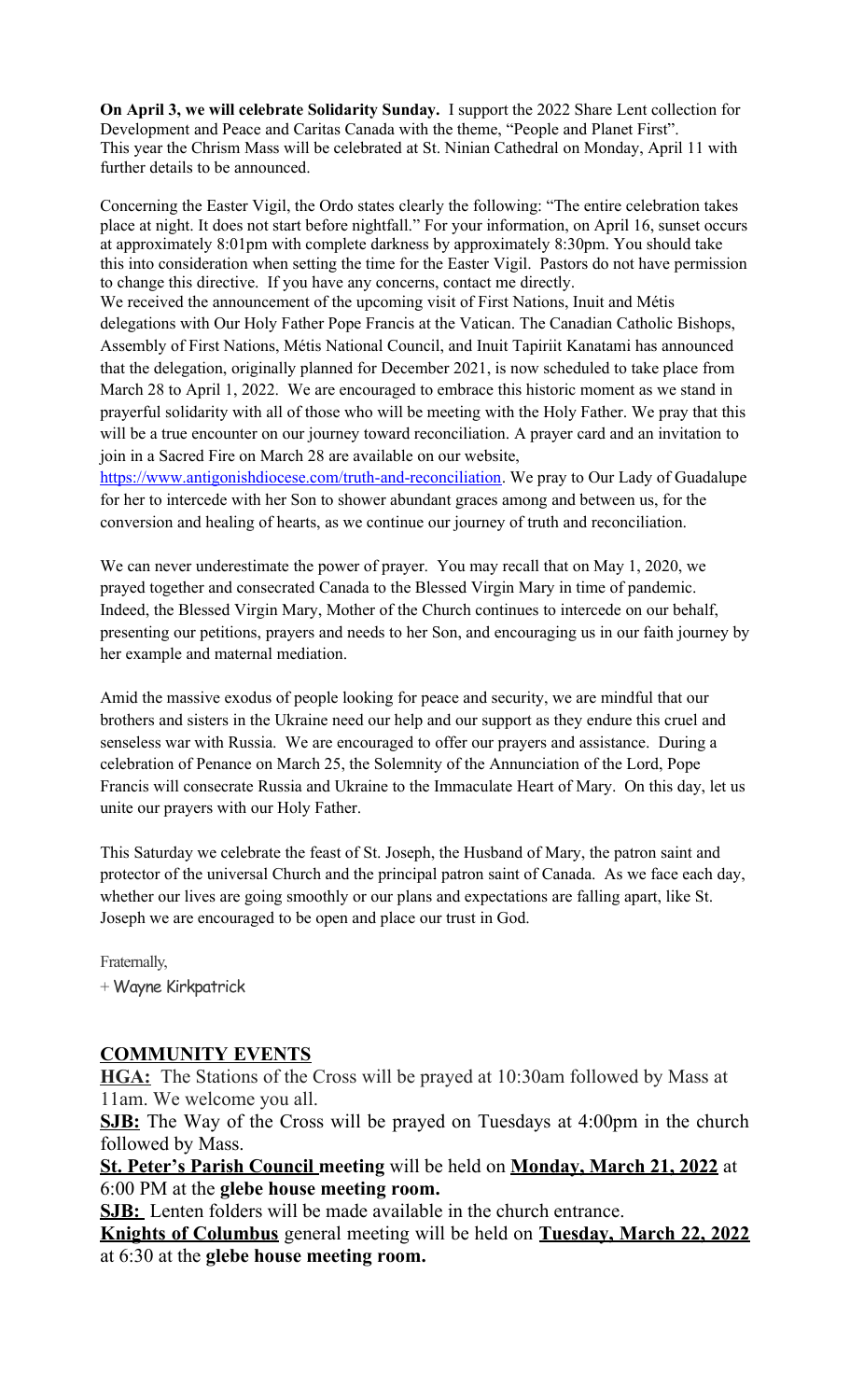**The Knights of Columbus** – Msgr. Donald MacPherson Assembly 2997 - 4<sup>th</sup> Degree Meetings will be resuming **March 20<sup>th</sup>**, 2022 at 2:30 p.m. in the Knights of Columbus Chambers in Port Hawkesbury located at St. Joseph's Church. Looking forward to meeting everyone again. Paul P. Boudreau Faithful Navigator





### **INDOOR YARDSALE** L'ARDOISE COMMUNITY CENTRE Saturday, March 26th 9am-2pm

Proceeds to the Cemetery Fund

Table Rentals available

Contact: Steve Sampson 902-631-4460 Blair Sampson 902-535-4107

Anyone wishing to donate items to the Community Table, contact above for pick up.

Thank you for your participation



# **April 3 is Solidarity Sunday.** This will be an opportunity to reflect and pray for "People and Planet First".

Read Bishop Kirkpatrick's letter, and follow the links for free resources and ways to support this important campaign:

[https://www.antigonishdiocese.com/share-lent-people-and-planet-first/](https://antigonishdiocese.us11.list-manage.com/track/click?u=46108c95b96680ff598b4aa1d&id=3bc85de865&e=60939d450d)

**Synod Conversations with Catechists, Coordinators, and Graduates of the Lay Formation Program: April 2** in Our Lady of Fatima parish hall, Sydney River

10:30 am - 4 pm, includes lunch, join in person or via Zoom

Contact: Debbie Aker, [daker@dioceseofantigonish.ca](mailto:daker@dioceseofantigonish.ca)

**Wednesdays 7-8 pm through March 30 Holy Family Church, Sydney Mines** All are invited. Topics for Conversation

March 23: Wounds of the Church in Need of Healing March 30: What is your Dream for the Church **Contact Norma Blinkhorn:** [norma@dioceseofantigonish.ca](mailto:norma@dioceseofantigonish.ca)

# **March 22, 8 pm CBU Synod day via Zoom**

CBU students will offer 2 min personal reflections on what needs to happen in the Church today.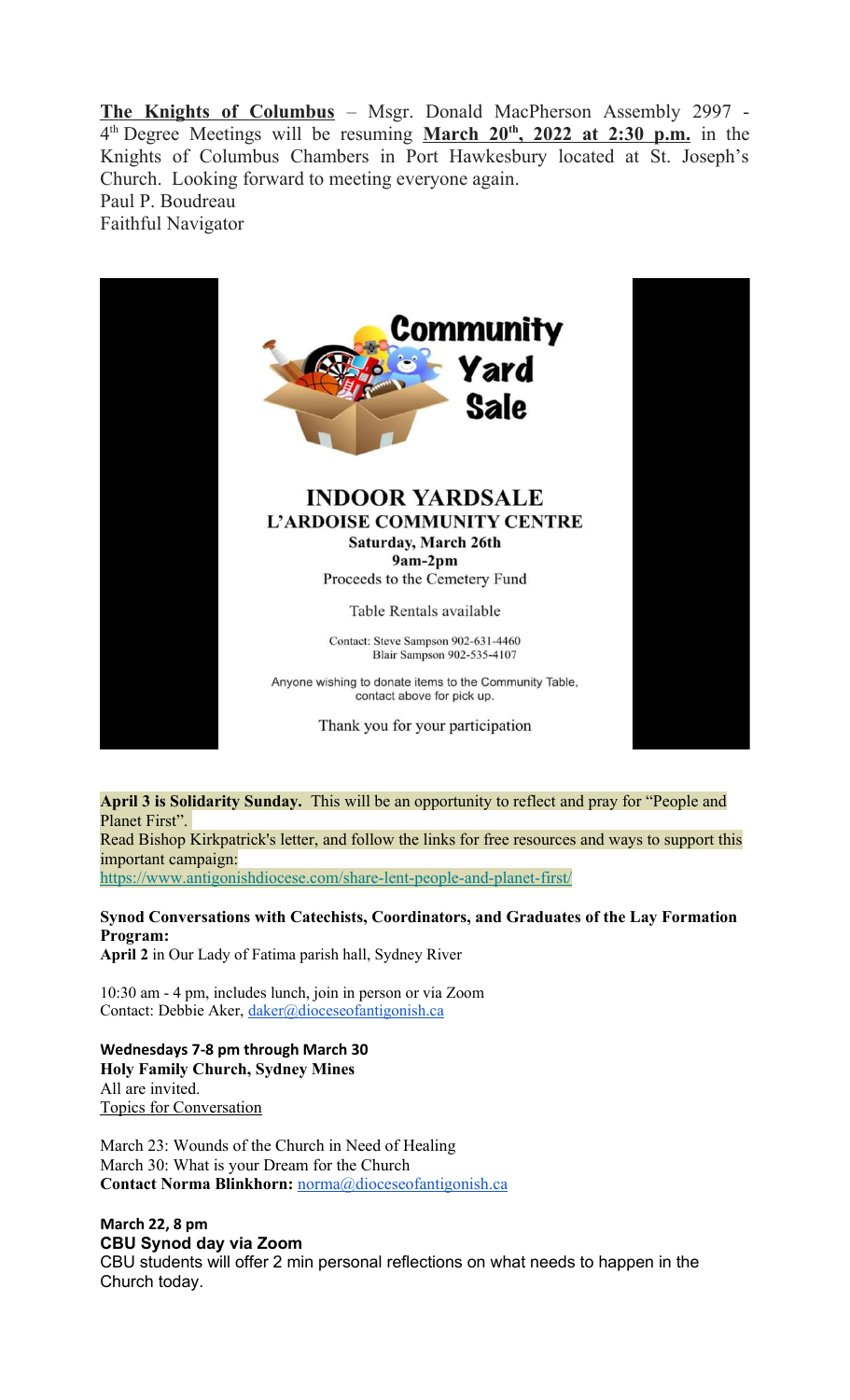Invitation extended to youth and young adults who may wish to participate, and with adults at large who want to listen to the ideas of the next generation in faith. Contact:Fr Doug MacDonald, Chaplain, CBU: [doug\\_macdonald@cbu.ca](mailto:doug_macdonald@cbu.ca) Join Zoom Meeting: <https://zoom.us/j/92406962010>

#### **(Tentative) Holy Week Schedule**

**Chrism Mass –** April 11, Details TBA

**Wednesday, April 13, 2022**

SP 9:00 am Mass

#### **Holy Thursday, April 14, 2022**

There will be no foot-washing. 4:00pm HGA 5:30pm SP 7:00pm SJB

**Friday April 15, 2022 Friday of the Passion of the Lord** (Good Friday) 3:00 PM Service Fr. Yake will celebrate Good Friday service at Sacred Heart**.** Lay persons TBA will lead in the other parishes.

Holy Mass is not permitted on Good Friday or Holy Saturday. The Good Friday Service typically consists of three parts: The Liturgy of the Word with Intercessions, the Veneration of the Cross, and Holy Communion. When a priest is not available to celebrate the Good Friday Service a Deacon or a lay person may do so. In this exceptional case the service consists of optional readings and the reading of the Passion of the Lord (John 18:1 – 19: 42) followed by the Stations of the Cross. Assuming that some Covid rules are still in place there is no individual procession for the Veneration of the Cross.

**Saturday, April 16, 2022 At the Easter Vigil in the Holy Night**: 8:30pm SH

# **Easter Sunday April 17, 2022 The Resurrection of the Lord**

8:30 AM SJB 10:00 AM SP & Chapel Island 11:30 AM HGA

#### **Please note: There will be no parish Masses from April 18th to April 22nd , 2022.**

**Prayers for Ukraine** Development and Peace, and the CNEWA *(*Catholic Near East Welfare Association) are accepting donations for relief in Ukraine. To learn more and donate: htt ps *: / / ww* w. antigonishdiocese. com / prayers - for - the - ukraine*/*

March 22, 8 pm **CBU Synod Day via Zoom** CBU students will offer 2 min personal reflections on what needs to happen in the Church today. Invitation extended to youth and young adults who may wish to participate, and with adults at large who want to listen to

the ideas of the next generation in faith. Join Zoom Meeting **Contact**: Fr Doug MacDonald, Chaplain, CBU: Doug MacDonald @cbu.ca

**Lenten Reflections: 'A Church on a Synodal Journey'** By Sheila O'Handley,

diocesan hermit: from Week 2: A Discerning Heart The symbol that best describes a listening *discerning heart is the circle. The circle also holds universal meaning both in* 

*religious traditions, and in various cultures throughout the world. For example, a few of the meanings given to the symbol of the circle are: it is a symbol of original perfection, life as cyclical motion; it is without beginning, without end; it is eternity, union, cosmic life, and the Divine Life Source. Let us briefly explore the implications of the circle as a metaphor for a discerning process, both for the Synodal preparations in our local parishes and Diocese, and for the Bishops' Synod in Rome, October 2023...*